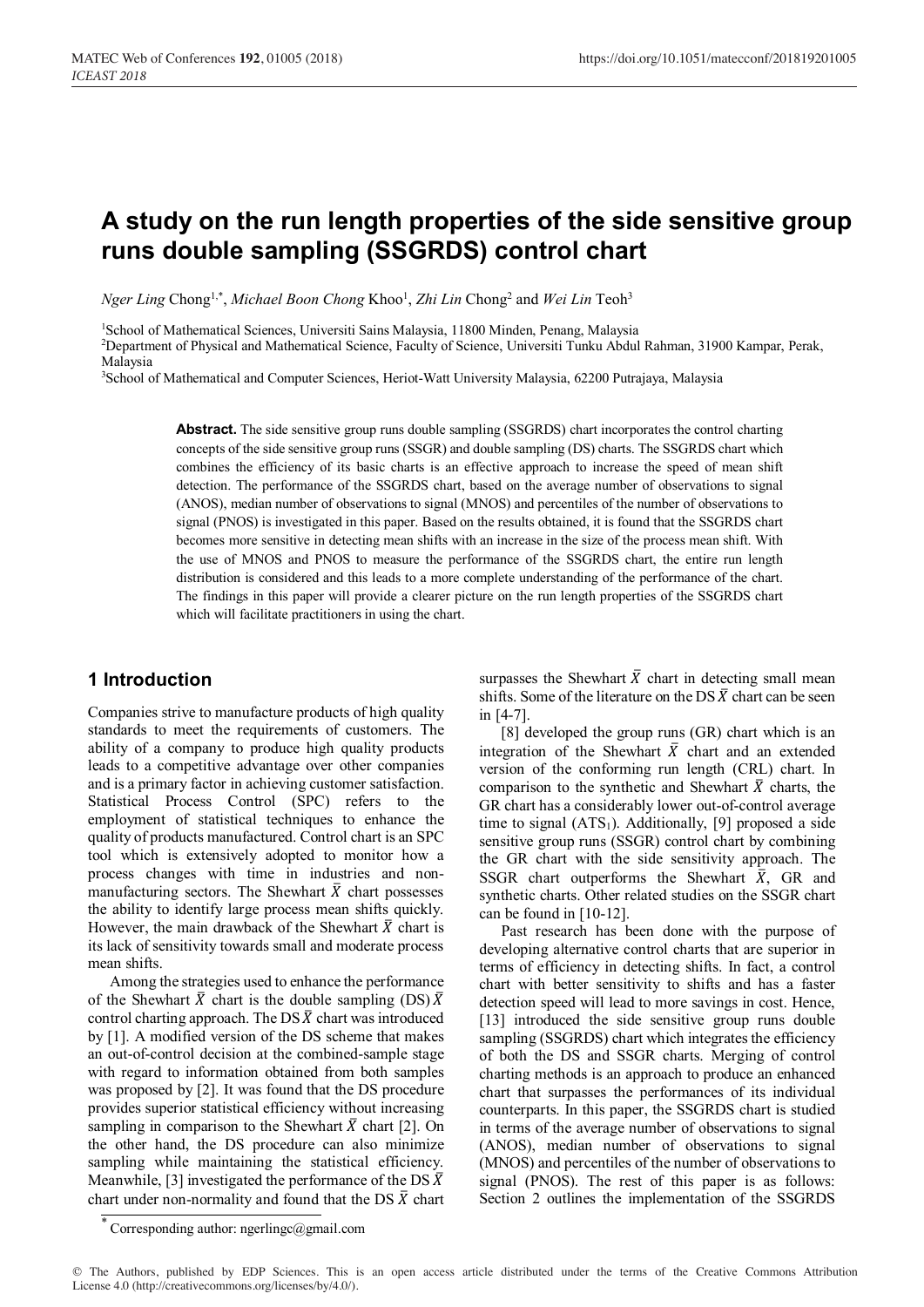chart while Section 3 focuses on the performance measures. In Section 4, the results are shown. The run length properties are discussed in Section 5 and conclusions are deduced in Section 6.

## 2 Implementation of the SSGRDS chart

The SSGRDS chart is comprised of the DS sub-chart and an extended version of the CRL sub-chart. CRL is the number of sampling stages between two successive nonconforming sampling stages, which includes the last nonconforming sampling stage. The first and second samples are represented by  $n_1$  and  $n_2$ , respectively. For the DS sub-chart,  $L$  and  $L_2$  denote the control limits of the first and second sampling stages while  $L_1$  is the warning limit of the first stage. Let  $I_1 = [-L_1, L_1]$ ,  $I_2 = [-L, -L_1]$  U  $(L_1, L]$ ,  $I_3 = (-\infty, -L)$   $\cup$   $(L, +\infty)$  and  $I_4 = [-L_2, L_2]$ . Fig. 1 shows the schematic representation of the DS subchart. Meanwhile,  $L_3$  is the lower limit of the CRL subchart. The implementation of the SSGRDS chart is as shown below  $[13]$ :

- $1.$ Compute the charting parameters  $n_1$ ,  $n_2$ , L,  $L_1$ , L<sub>2</sub> and  $L_3$ .
- 2. A sample with  $n_1$  observations is taken from a population and the sample mean  $\bar{X}_{1,i} = \frac{\sum_{j=1}^{n_1} X_{1,j}}{n_1}$  is computed, where  $X_{1i}$ , for  $j = 1, 2, ..., n_1$ , are the observations in the first sample of sampling stage  $i$ . This is followed by the computation of  $Z_{1,i} = \frac{\bar{x}_{1,i} - \mu_0}{\sigma/\sqrt{n_1}}$
- Sampling stage *i* is conforming if  $Z_{1,i} \in I_1$ . Then  $3.$ return to Step 2.
- $4<sub>1</sub>$ Sampling stage *i* is non-conforming if  $Z_{1,i} \in I_3$ . Then, proceed to Step 9.
- A second sample of size  $n_2$  is taken from the same 5. population as that of the first sample if  $Z_{1,i} \in I_2$ . Subsequently,  $\bar{X}_{2,i} = \frac{\sum_{j=1}^{n_2} X_{2j}}{n_2}$  is computed, where  $X_{2j}$ , for  $j = 1, 2, ..., n_2$ , are the observations in the second sample of sampling stage  $i$ .
- 6. The overall sample mean,  $\bar{X}_i = \frac{n_1 \bar{X}_{1,i} + n_2 \bar{X}_{2,i}}{n_1 + n_2}$  and the Z statistic,  $Z_i = \frac{\bar{X}_i - \mu_0}{\sigma/\sqrt{n_1 + n_2}}$  are computed for sampling stage  $i$ .
- 7. The sampling stage *i* is conforming if  $Z_i \n\t\in I_4$  and return to Step 2. Otherwise, the process is declared as non-conforming and proceed to Step 8.
- Calculate the  $K_m$  value, which is the amount of 8. sampling stages between the current (included in the count) and ending (excluded in the count) nonconforming sampling stages.
- 9. The process is out-of-control if  $K_1 \le L_3$ ; or for  $m > 1$ ,  $K_m \leq L_3$  and  $K_{m+1} \leq L_3$  for the first time and the value of the Z statistic corresponding to the mth and  $(m + 1)$ th non-conforming sampling stages lies on the similar side of the target mean  $\mu_0$ .

10. An out-of-control point is signaled and corrective actions are taken to investigate the process and eliminate the assignable cause(s).



Fig. 1. Schematic representation of the DS sub-chart

#### **3 Performance Measures**

In this paper, ANOS is used to study the performance of the SSGRDS chart instead of the average run length (ARL) as the chart's sample size is not constant at each sampling stage (the sample size can be either  $n_1$  or  $n_1$  +  $n_2$ ). In fact, ARL which represents the expected number of sampling stages required to signal an out-of-control condition is not as informative as ANOS that measures the actual number of observations needed by the chart to signal an out-of-control condition. MNOS refers to the median number of observations taken from the start of process monitoring until a signal is given by the chart. On the other hand, PNOS measures the percentiles of the number of observations required since the beginning of process monitoring until the chart signals an out-ofcontrol condition. Let the probability that the process is declared in-control be  $P_a = P_{a1} + P_{a2}$  where  $P_{aq}$ ,  $q = 1,2$ is the probability that the process is in-control at the  $q$ th stage. It is given by [2] that

$$
P_{a1} = Pr(Z_1 \in I_1)
$$
  
=  $\Phi(L_1 + \delta \sqrt{n_1}) - \Phi(-L_1 + \delta \sqrt{n_1})$  (1)

where  $\delta$  is the mean shift and  $\Phi(.)$  is the standard normal cumulative distribution function. Meanwhile [2],

$$
P_{a2} = \Pr(Z \in I_4 \text{ and } Z_1 \in I_2) = \int_{z \in I_2^*} P_4 \phi(z) dz \quad (2)
$$

such that  $\phi(.)$  is the standard normal probability density function. Note that  $I_2^* = [-L + \delta \sqrt{n_1}, -L_1 + \delta \sqrt{n_1})$  $(L_1 + \delta \sqrt{n_1}, L + \delta \sqrt{n_1})$  and

$$
P_4 = \Pr(Z \in I_4 | Z_1 = z) \tag{3}
$$

Then ANOS can be computed as follows [13]:

$$
ANSOS = \frac{[1 - \alpha(1 - \alpha)A^2](n_1 + n_2 P_2)}{A^2(1 - P_a)[1 + \alpha(1 - \alpha)(A - 2)]}
$$
(4)

where

$$
P_2 = \Pr(Z_1 \in I_2),\tag{5}
$$

$$
A = \Pr(K_m \le L_3) = 1 - (1 - P)^{L_3} \tag{6}
$$

such that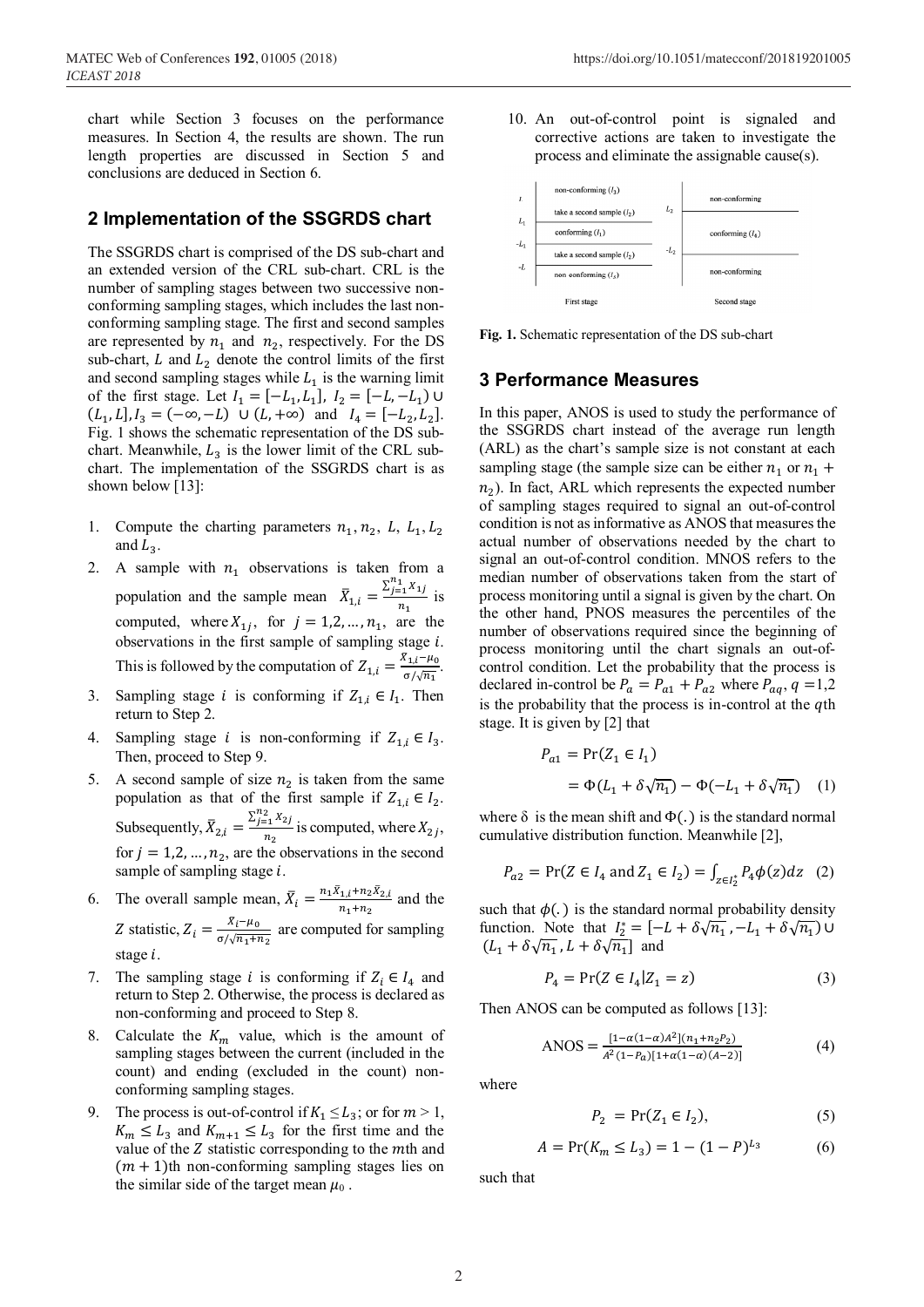$$
P = 1 - \Phi(y_{ssgr} - \delta \sqrt{n}) + \Phi(-y_{ssgr} - \delta \sqrt{n}), \quad (7)
$$

$$
\alpha = \Pr(Z_1 > L \text{ or } \{Z > L_2 \text{ and } Z_1 \in (L_1, L)\} \mid \text{non-conforming sampling stage)}
$$

$$
=\frac{1-\Phi(L_1+\delta\sqrt{n_1})-\int_{z\in I_2'}\Phi\left(cL_2+rc\delta-z\sqrt{\frac{n_1}{n_2}}\right)\phi(z)dz}{1-P_a}
$$
(8)

such that  $I_2 = (L_1 + \delta \sqrt{n_1}, L + \delta \sqrt{n_1})$ ,  $r = \sqrt{n_1 + n_2}$ and  $c = \sqrt{\frac{n_1 + n_2}{n_2}}$ . Note that  $y_{ssgr}$  is the width constant of the SSGR chart.

## **4 Research Findings**

This section presents the findings of the performance measures ANOS, MNOS and PNOS of the SSGRDS chart. The in-control ANOS  $(ANOS<sub>0</sub>)$  is fixed as 370. In other words, it is assumed that when the process is incontrol, an average of 370 observations are needed before the SSGRDS chart signals a false alarm. It is worth noting that the  $50<sup>th</sup>$  percentile is equivalent to the MNOS. Simulation studies are conducted using the Statistical Analytical System (SAS) software to compute the out-ofcontrol ANOS, MNOS and PNOS denoted as ANOS1,  $MNOS<sub>1</sub>$  and  $PNOS<sub>1</sub>$ , respectively. The various combinations of the optimal charting parameters  $n_1$ ,  $n_2$ , L,  $L_1$ ,  $L_2$ ,  $L_3$  are shown in Table 1 with the in-control average sample sizes,  $ASS_0 = 5$  and 10. The  $ANSS_1$  and  $MNOS<sub>1</sub>$  values are shown in Table 2 while the  $PNOS<sub>1</sub>$ values are enumerated in Table 3. Fig. 2 shows the comparison of the out-of-control ANOS and MNOS values when  $ASS_0 = 5$ .

**Table 1.** Optimal charting parameters of the SSGRDS chart when  $\angle$ ANOS<sub>0</sub> = 370 for  $\angle$ ASS<sub>0</sub> = 5 and 10 (italicized)

| δ   | $n_{1}$        | n <sub>2</sub> | L      | ${\cal L}_1$ | $L_2$  | ${\cal L}_3$   |
|-----|----------------|----------------|--------|--------------|--------|----------------|
| 0.2 | 3              | 10             | 3.2384 | 1.2781       | 1.5400 | 22             |
|     | 5              | 15             | 3.0355 | 0.9626       | 1.3730 | 12             |
| 0.6 | 3              | 4              | 3.2340 | 0.6726       | 1.4710 | 5              |
|     | 7              | 4              | 3.0301 | 0.3154       | 1.2840 | 3              |
| 1.0 | 4              | $\overline{2}$ | 3.2340 | 0.6726       | 1.3870 | 3              |
|     | 7              | $\overline{4}$ | 3.0301 | 0.3154       | 1.1350 | $\overline{2}$ |
| 1.4 | 4              | $\overline{c}$ | 3.2340 | 0.6726       | 1.2270 | $\overline{2}$ |
|     | 6              | 5              | 3.0298 | 0.2502       | 1.1280 | $\overline{2}$ |
| 1.8 | 3              | 3              | 3.2332 | 0.4290       | 1.2250 | $\overline{2}$ |
|     | 5              | 6              | 3.0295 | 0.2073       | 1.1240 | $\overline{2}$ |
| 2.0 | 3              | 3              | 3.2332 | 0.4290       | 1.2250 | 2              |
|     | $\overline{4}$ | 7              | 3.0294 | 0.1769       | 1.1230 | $\overline{2}$ |
| 2.6 | 3              | 3              | 3.2332 | 0.4290       | 1.2250 | $\overline{2}$ |
|     | 3              | 8              | 3.0293 | 0.1542       | 1.2670 | 3              |
| 3.0 | $\overline{c}$ | 4              | 3.2329 | 0.3170       | 1.3630 | 3              |
|     | $\overline{2}$ | 9              | 3.0292 | 0.1366       | 1.2680 | 3              |

**Table 2.** ANOS<sub>1</sub> and MNOS<sub>1</sub> of the SSGRDS chart when  $ASS_0 = 5$  and 10

| $\delta$ | ANOS <sub>1</sub> |             | MNOS <sub>1</sub> |                |  |
|----------|-------------------|-------------|-------------------|----------------|--|
|          | $ASS0 = 5$        | $ASS0 = 10$ | $ASS0 = 5$        | $ASS0 = 10$    |  |
| 0.2      | 85.70             | 75.33       | 45                | 45             |  |
| 0.6      | 13.48             | 14.45       | 10                | 11             |  |
| 1.0      | 6.79              | 9.76        | 6                 | 11             |  |
| 1.4      | 5.44              | 7.77        | 6                 | 6              |  |
| 1.8      | 4.64              | 5.98        | 6                 | 5              |  |
| 2.0      | 4.23              | 5.17        | 3                 | 4              |  |
| 2.6      | 3.30              | 3.57        | 3                 | 3              |  |
| 3.0      | 2.64              | 3.03        | $\mathfrak{D}$    | $\overline{2}$ |  |

**Table 3.** PNOS<sub>1</sub> of the SSGRDS chart when  $ASS_0 = 5$  and 10

|     | PNOS <sub>1</sub> |                  |                  |                  |                  |                  |                  |                  |
|-----|-------------------|------------------|------------------|------------------|------------------|------------------|------------------|------------------|
| δ   | $ASS0 = 5$        |                  |                  | $ASS0 = 10$      |                  |                  |                  |                  |
|     | 20 <sup>th</sup>  | 40 <sup>th</sup> | 60 <sup>th</sup> | 80 <sup>th</sup> | 20 <sup>th</sup> | 40 <sup>th</sup> | 60 <sup>th</sup> | 80 <sup>th</sup> |
| 0.2 | 19                | 35               | 56               | 94               | 25               | 35               | 55               | 90               |
| 0.6 | 8                 | 11               | 11               | 17               | 11               | 11               | 11               | 18               |
| 1.0 | 6                 | 6                | 6                | 6                | 7                | 11               | 11               | 11               |
| 1.4 | 4                 | 6                | 6                | 7                | 6                | 6                | 6                | 11               |
| 1.8 | 3                 | 3                | 6                | 6                | 5                | 5                | 5                | 5                |
| 2.0 | 3                 | 3                | 6                | 6                | 4                | 4                | 4                | 4                |
| 2.6 | 3                 | 3                | 3                | 3                | 3                | 3                | 3                | 3                |
| 3.0 | 2                 | 2                | 2                | 2                | $\overline{2}$   | $\overline{2}$   | $\overline{2}$   | $\overline{2}$   |



**Fig. 2.** Comparison of the out-of-control ANOS and MNOS values when  $ASS_0 = 5$ .

#### **5 Run Length Properties**

In this paper, MNOS and PNOS are used besides ANOS to measure the performance of the SSGRDS chart. Based on Table 2 and Fig. 2, most of the  $ANOS<sub>1</sub>$  values are greater than the  $MNOS<sub>1</sub>$  values, indicating that the distribution of the number of observations is skewed to the right. However, the skewness level decreases as  $\delta$ increases. Due to the skewness of the distribution of the number of observations, the interpretation of the SSGRDS chart's performance based on solely ANOS can be misleading. With MNOS and PNOS, the entire run length distribution is considered which provides more information on the performance of the SSGRDS chart. Additionally, median is less impacted by outliers compared to average, hence making it a more credible value to interpret a chart's performance. In Table 3, the percentiles depict the confidence level of the occurrence